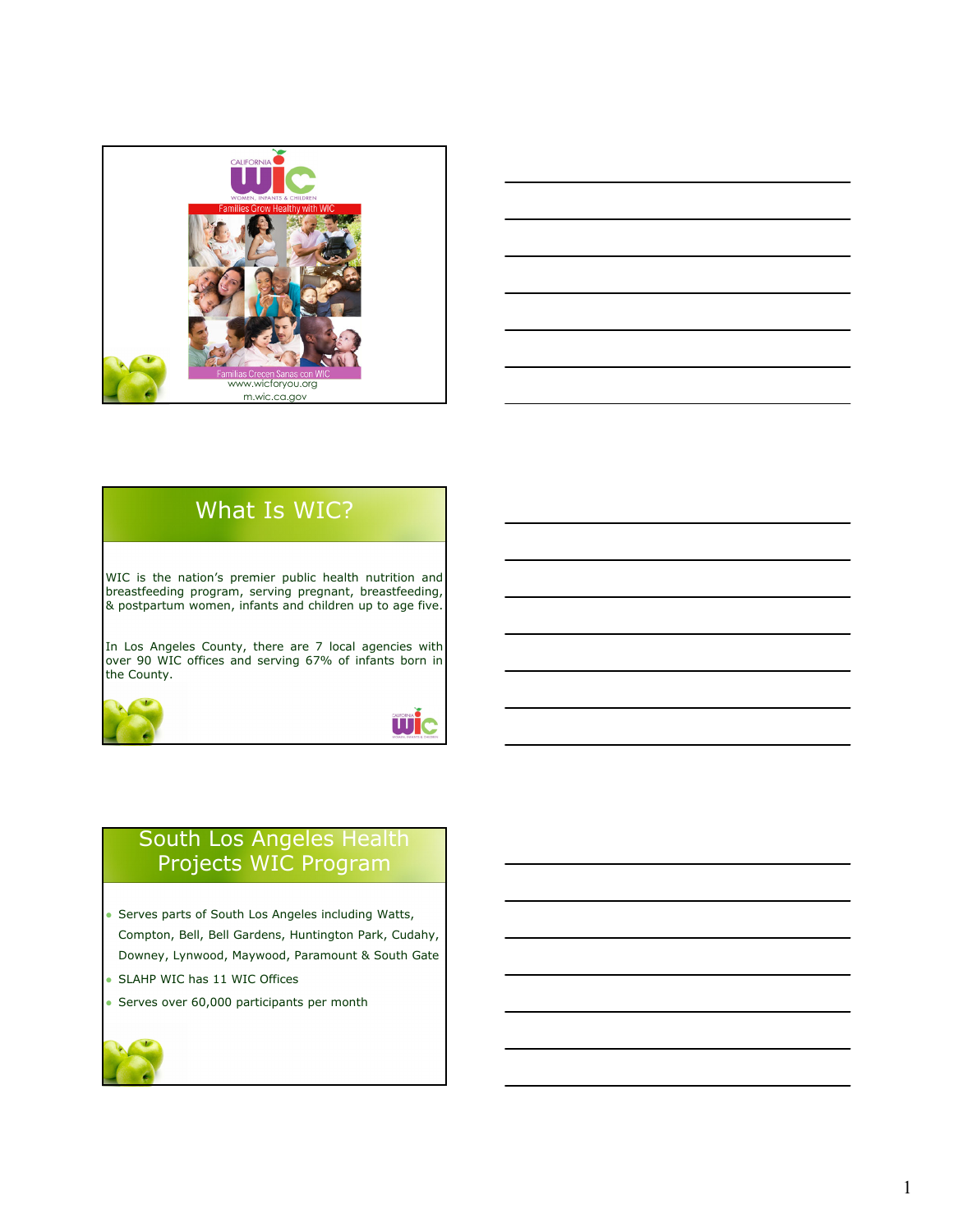

# Goals of the WIC Program

- To decrease the complications of pregnancy
- To prevent low birth weight
- To decrease iron deficiency anemia
- To promote & support Breastfeeding
- To promote optimum growth and development for infants and young children



### Who does WIC serve?

- Women who are pregnant, breastfeeding or have recently had a baby
- Infants under 12 months
- Children under 5 years of age
- Low and moderate income families.
- Working families may be eligible.( family of 4 can earn up to \$4,086 monthly gross income)
- Immigration status is NOT considered when determining WIC eligibility.

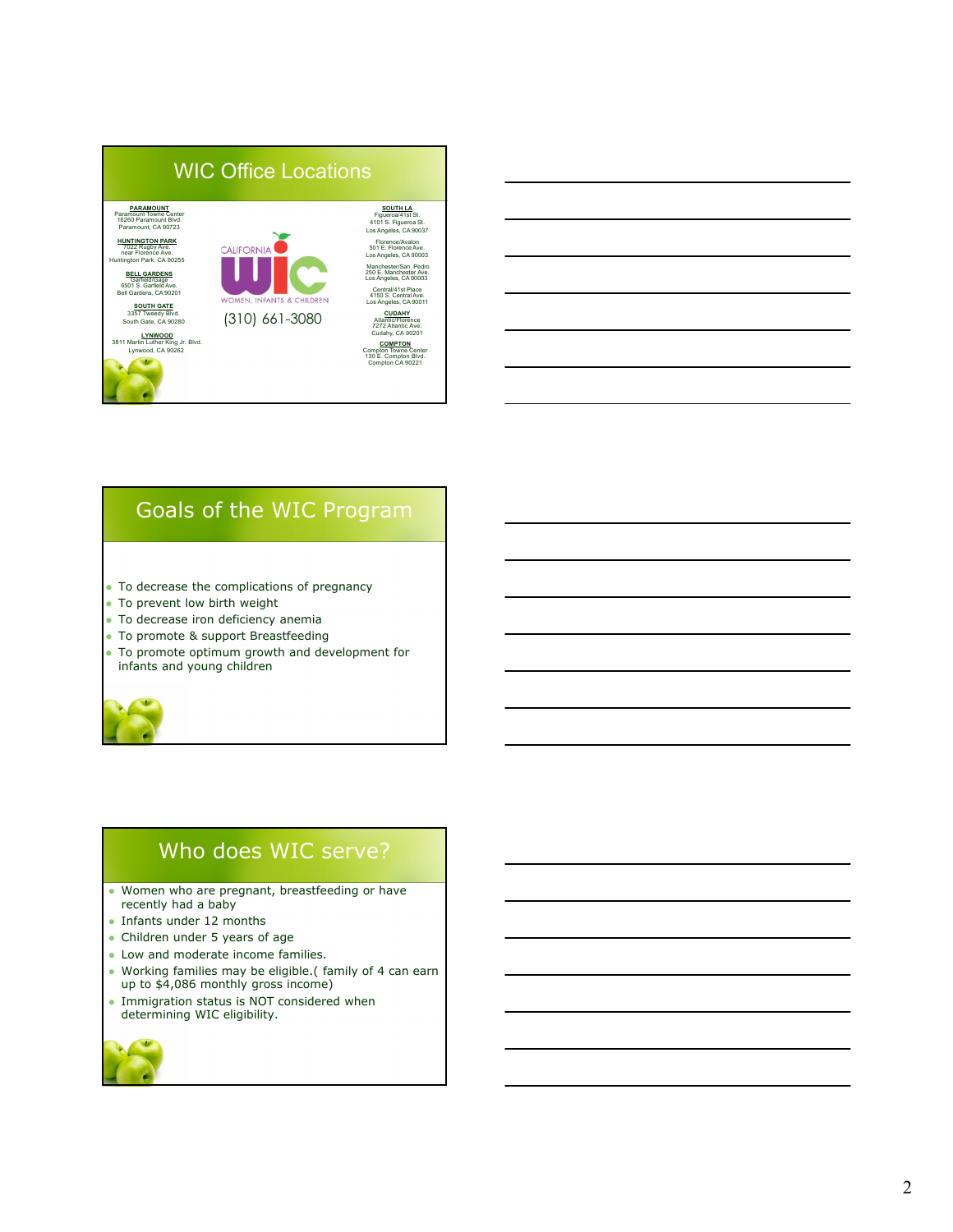### What Does WIC Provide?

- Nutrition and Health Education
- **Breastfeeding Education and Support**
- CA WIC card to buy Nutritious Foods
- Referrals to Community Services

# WIC Education

- Prenatal, postpartum, infant, & child nutrition
- Breastfeeding support
- Understanding your baby's cues
- Being physically active
- Creating healthy meals

# WIC Education

Individual sessions are led by certified nutrition assistants. (remotely)

WIC Dietitians and degreed nutritionist provide special nutrition services to participant with medical conditions.

WIC has trained staff including breastfeeding peer counselors and lactation consultants to help mothers succeed with breastfeeding.

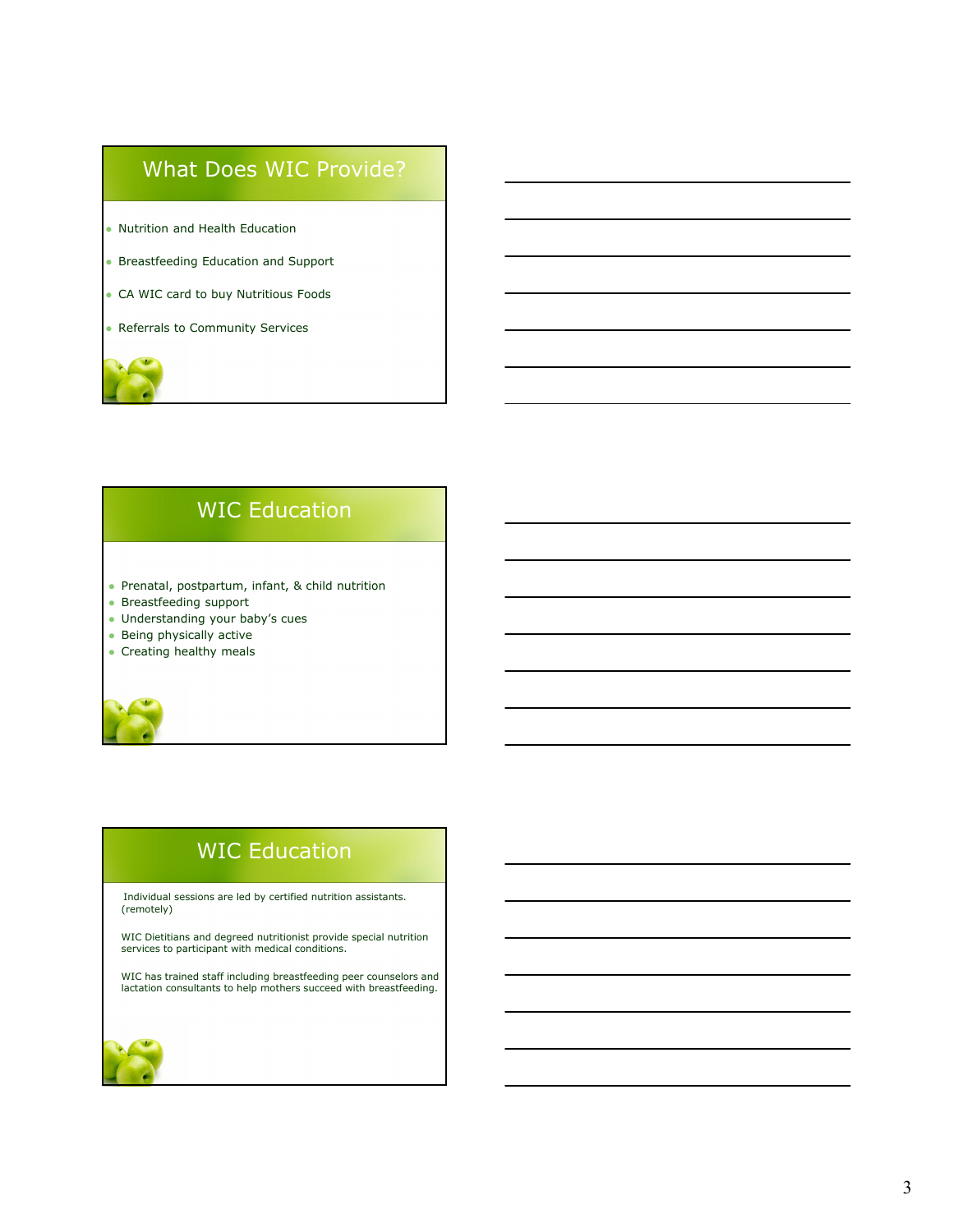### WIC Encourages Breastfeeding

Breastfeeding Services

- Breastfeeding Helpline (323) 905-1248
- Counseling with Certified Lactation Educators (CLEs)
- Breastfeeding moms' support groups
- Loving Support Program



### What's New?

- California WIC card 2020
- WIC Benefit bump
- WIC Early Literacy programs



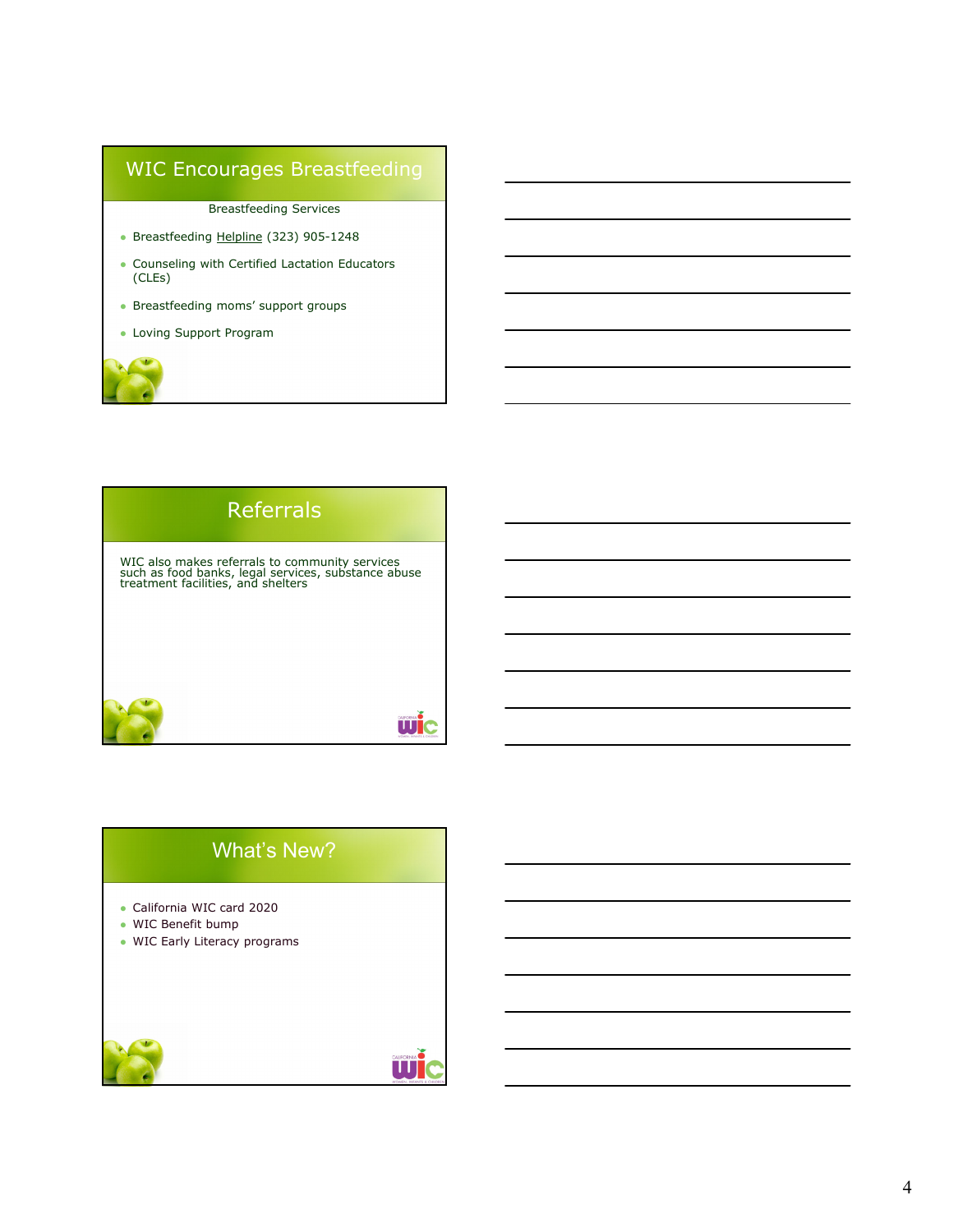